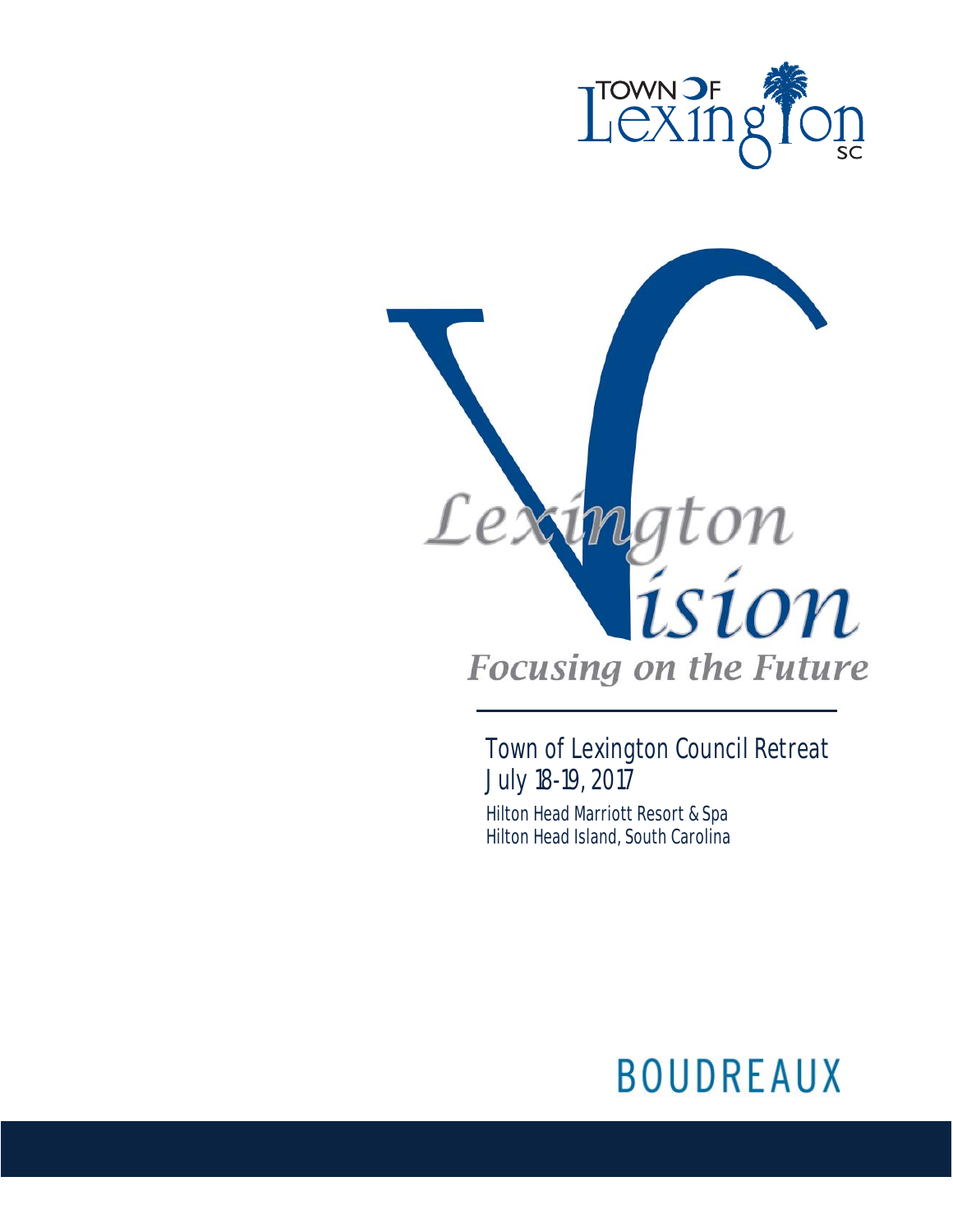# **Acknowledgments**

On July 18-19, members of Town Council and Town staff met to review the Vision Plan accomplishments since 2014 (the last update) and to chart a new course for continuing to bring the Vision Plan to life. To kick-off the retreat, council and staff were asked what they hoped to accomplish during the retreat. All agreed that if the following were accomplished, they will have a clear path for leading the Town of Lexington.

- Create another workable, sustainable Vision Plan with short and long-term strategies that align with our vision and goals to create a desirable future.
- Each project to achieve the Vision should be financially attainable and sustainable with long-term revenue sources.
- Develop a 5-20 year traffic plan that prioritizes and focuses on funding sources and spending on transportation.
- Continue to improve green space and safety of the Town parks, trails and pedestrian and bike infrastructure.
- Continue to improve communications and collaborations with Lexington County, public and private organizations, and jurisdictions throughout the Midlands.
- Focus on completing the Mill Pond beautification and trail.

The priorities presented in this Vision Plan update and provide a clear path that can allow the Town to prosper as it continues to experience tremendous growth and development. There was a wealth of ideas and concerns shared and debated during the retreat. However, in the end, Council and staff were united in and committed to the priorities for the next three to five years.

The commitment to the Vision Plan is apparent through its completed projects and through the spirit of hope in transforming more ideas into reality. The Vision Plan provides a laser-beam focus on how to invest in capital projects along with additional projects and programs that ignite passion in the Town. The can-do attitude of council members and staff is contagious and has fueled an unprecedented track record of creating a vision, implementing the vision and turning the vision into a reality. What sets the Town of Lexington apart is that they use the successes of the Vision Plan, not as a place to rest on laurels, but as a foundation for continuing to do more for all residents. The Town of Lexington is a living testimony that a Vision Plan never ends: it is a perpetual call to work intentionally and collaboratively for the common good.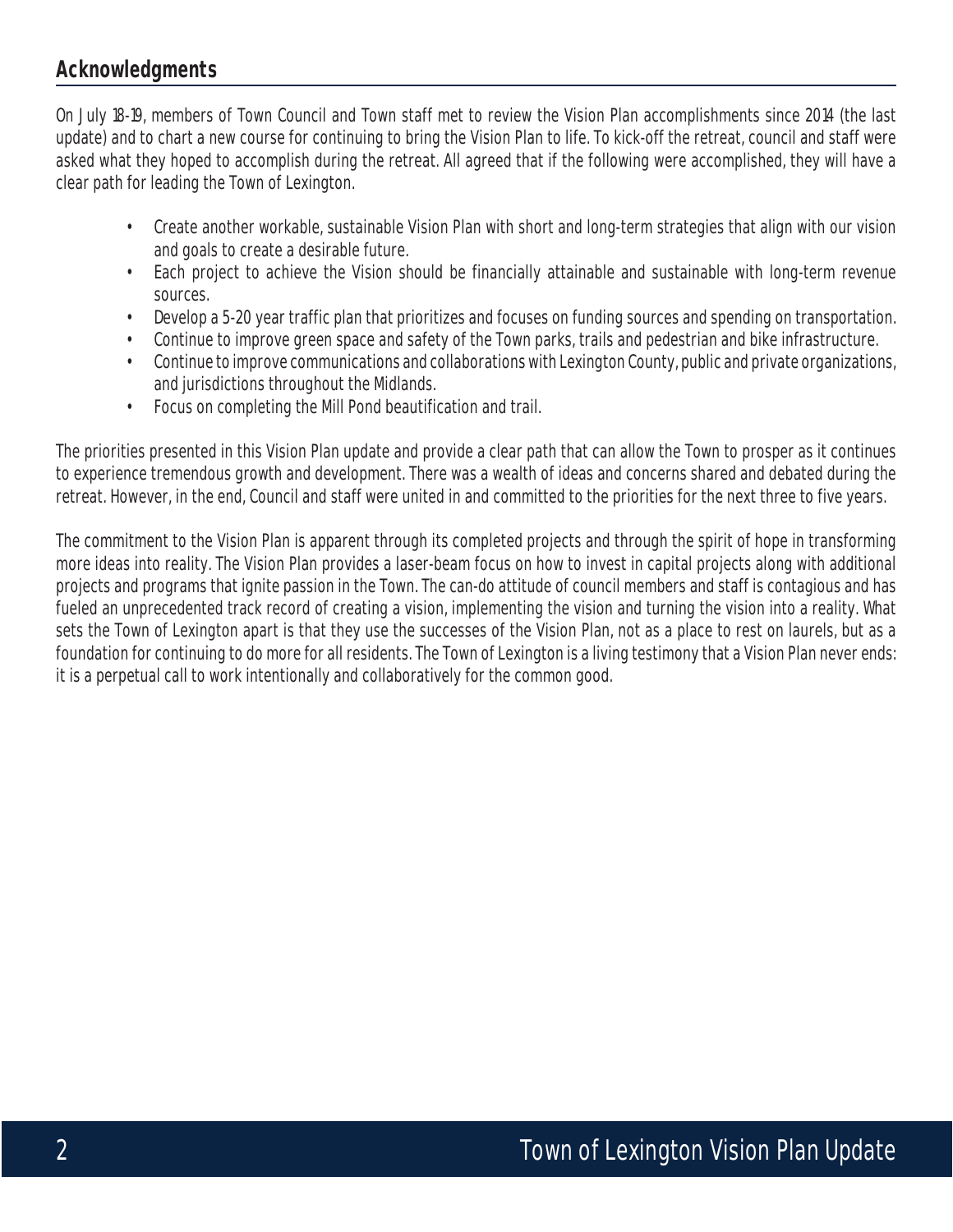# **Message from Mayor MacDougall**

We first embarked on our Vision Plan journey six years ago. Since Council adopted the original document in 2012, we have updated the plan in 2014 and again this year. It is amazing to see all we have accomplished, especially when traditional strategic plans are only expected to be updated every five to ten years. Ultimately, we know we cannot look at the past to plan for the future, but look at the future to create solutions.

Council and I take honor in planning for Lexington's future and have already made significant strides in providing the highest quality of life to our citizens through beautification, recreation and entertainment. This is credited to looking beyond the traditional path and finding creative alternatives which will accomplish our goals.

Currently, we are focusing our attention on the ever growing traffic woes being experienced through town. Council, staff and I have not taken a blind eye when it comes to funding, knowing the state and federal funding we seek is ultimately not available, and thus we have taken to alternative methods to improve traffic congestion.

Taking on the implementation of the Hospitality Tax was not a lighthearted decision, but we know that designating its funding to transportation projects is the only way to accomplish the end goal of improving the functionality of our current road system.

We look forward to the next phase of the Vision Plan and making the Town of Lexington the place where people want to live, work, learn and play for generations to come.

# **Participants**

#### **Town Council**

Mayor Steve MacDougall Mayor Pro-Tem Hazel Livingston Council Member Kathy Maness Council Member Ted Stambolitis Council Member Todd Carnes Council Member Ron Williams

#### **Town Staff**

Britt Poole, Town Administrator Stuart Ford, Assistant Town Administrator Brad Cunningham, Town Attorney Becky Hildebrand, Municipal Clerk Johnny Jeffcoat, Community & Economic Catalyst Kathy Roberts, Finance Director John Hanson, Director of Planning, Building & Technology Randy Edwards, Director of Streets & Transportation Jennifer Dowden, Events & Media Coordinator

#### **Facilitator**

Irene Dumas Tyson, BOUDREAUX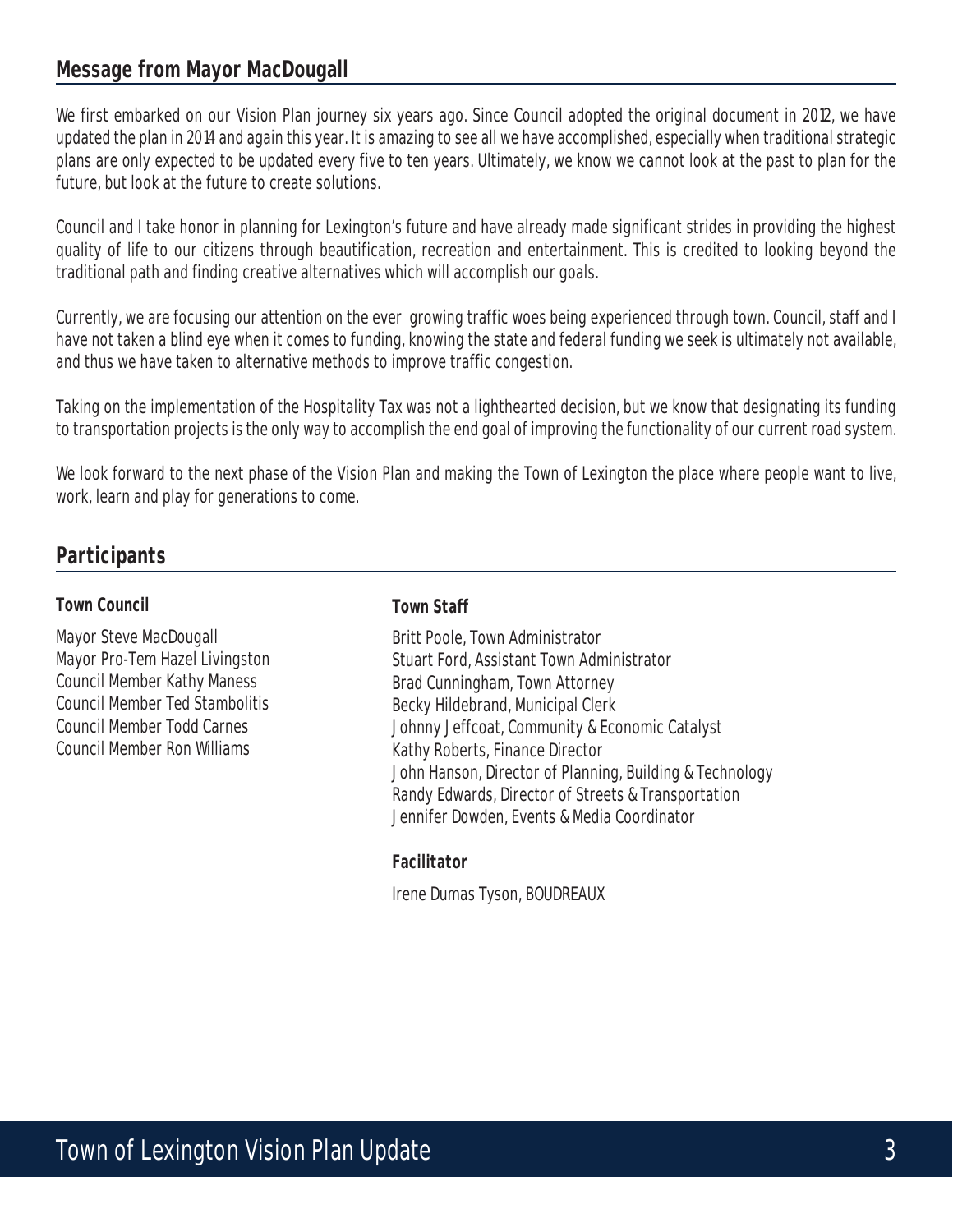#### **2012 Vision Plan Projects Completed or Implemented**

#### **Phase I Projects 2012-2014**

- Lexington Square Park
- Unified Traffic Plan Phase I
- Farmers Market
- Snowball Festival
- Lexington Paw Park
- Interstate 20 / Sunset Boulevard Interchange Beautification and Front Porch
- Downtown Commercial Facade Program
- Fourteen Mile Creek Trail
- Adaptive Computerized Signalization Project (Phase I complete; Phase II in progress)

## **Phase II Projects 2014-2017**

#### **Corridor Improvements**

- Ginny Lane Corner
- Columbia Avenue/West Main Island
- Corner of Reed Avenue and Butler Street
- Corner of West Main Street and Gibson Road Island
- I-20/US1 (Augusta Road) Front Porch
- Old Cherokee & North Lake Drive Front Porch

#### **Downtown Projects**

- SCE&G Franchise Fee Adjustment from 3% to 5%
- Icehouse Amphitheater complete and in operation
- Main Street Beautification & Planters
- Vision Plan Project Icehouse TIF District
- Vision Plan Project Mill Pond Trail (2015 historic floods project stalled)

#### **Infrastructure & Quality of Life**

- Caractor Park Restroom Facility
- Corley Mill TIF District established
- Downtown Parking Lot South Church Street (under construction)

#### **Sidewalks**

- Park Road Construction
- South Church Street Phase 1 (completed) and 2 (under construction)
- Augusta Road (US 1) completed to Library Hill Lane
- Whispering Winds Morgan Drive (construction in 2017)
- Duffie Drive (construction in 2017)
- Utility Project Lake Drive to Old Mill (sidewalks will be replaced part of contract)





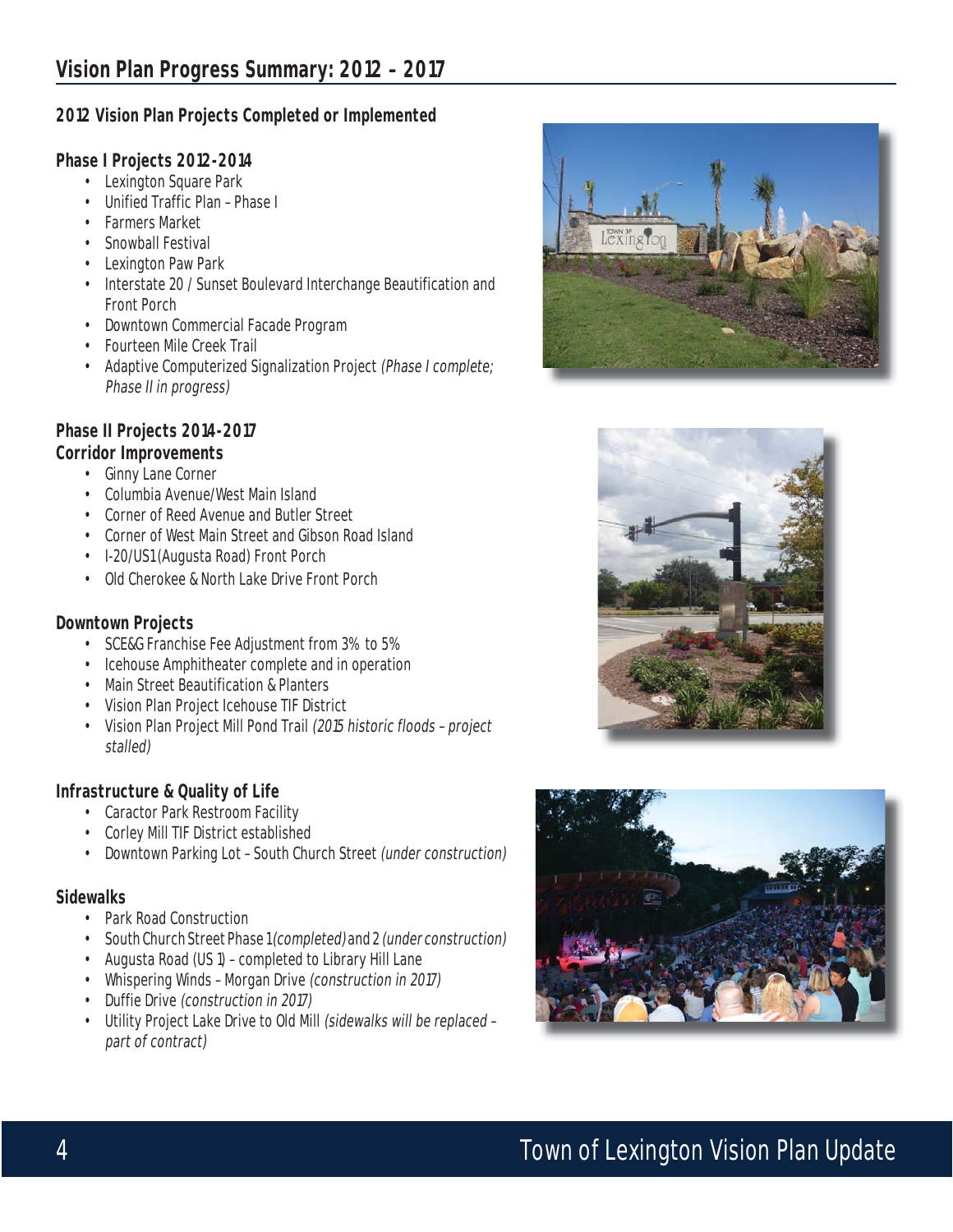- Host the Regional Mayors meeting and share Vision Plan updates (Municipal Association of SC Mayors)
- Conduct a count of existing parking spaces in downtown
- Convene a town and county meeting to develop strategies to garner regional financial support for projects in Lexington and Lexington County (Parties met, but did not achieve desired goals/purposes.)
- Present the Vision Plan Update during the Town Council meeting and invite the Steering Committee and stakeholders
- Establish strategies for regional inter-jurisdictional partnership in order to develop a multi-use destination on Lake Murray (in progress)
- Establish committee to study development of the Triangle and Depot historic districts, including representatives from the Lexington County Museum and SC Department of Parks, Recreation and Tourism (The Town has expanded its relationship with the Lexington County Museum. Together, they have implemented mobile walking tours of the historic downtown and structures on the museum property as well as co-sponsor an annual gala and cross promote events and programs.)
- Programming Summit: Discuss and develop strategies for staffing, security, maintenance and budgeting for events and new venues
- Post elections: update projects and funding per Penny for Progress results (did not pass)
- Convene a meeting to discuss how to leverage and effectively engage the Lexington County Development Corporation in economic development opportunities for downtown and on Lake Murray (TIF District implementation)
- Host a Vision Plan roundtable with stakeholders for updates and conversations
- Issue RFQ for Main Street Median Study in concert with the new Traffic Director and traffic committee (Project is currently off the table.)
- Clark House study uses and develop cost estimates for repairs (Structural repairs are complete.)
- Expand 14 Mile Creek Trail to include a segment within the ROW to Old Cherokee Road; complete concept plan and estimate (possible future expansion – historic flood caused significant damages needing repair to current trail)
- Develop and promote an aggressive and strategic public outreach plan of the tree ordinance and design guidelines
- Produced updated Vision Plan video
- Complete pedestrian crossings on South Lake at Maiden Lane and at Church Street at Maiden Lane (will be implemented as part of the one-way pair project – street signal and crossing)
- Premiere updated Vision Plan video at the "State of the Town" address
- Develop plan for burying utility lines in target, WOW areas with cost estimates and benefits and present to Town Council (Council discussed this but agreed not to move forward at this time.)
- Old Brick Water Plant study uses and develop cost estimates for repairs (Study will take place after the Town maintenance facility is built and opens. Utilities staff is moving to the new location.)
- Issue RFQ for a downtown plan: parking, connections, rear facades, alleyways, wayfinding, infill development (Wayfinding has been designed with installation beginning with the construction of the one-way pairs, 200 parking spots have been added; following construction of the one-way pairs, the next phase of downtown planning will be considered.)
- Convene a group to study how to best leverage and maximize the use, appearance and maintenance of all ROWs within Town limits (already maintaining the ROW and overseeing maintenance at interstate interchanges)
- Convene Town and County group to address old courthouse (members of County Council are looking for possible alternative uses – the project is in limbo)
- Create community stewardship plan with the Lexington Beautification Foundation for public landscaped areas
- Complete Wayfinding Master Plan: Wayfinding will be implemented as part of the transportation projects.
- Complete two Front Porches: 1) Old Cherokee at North Lake, 2) I-20/US1 (Augusta Road)
- Complete security and maintenance plan for Town civic places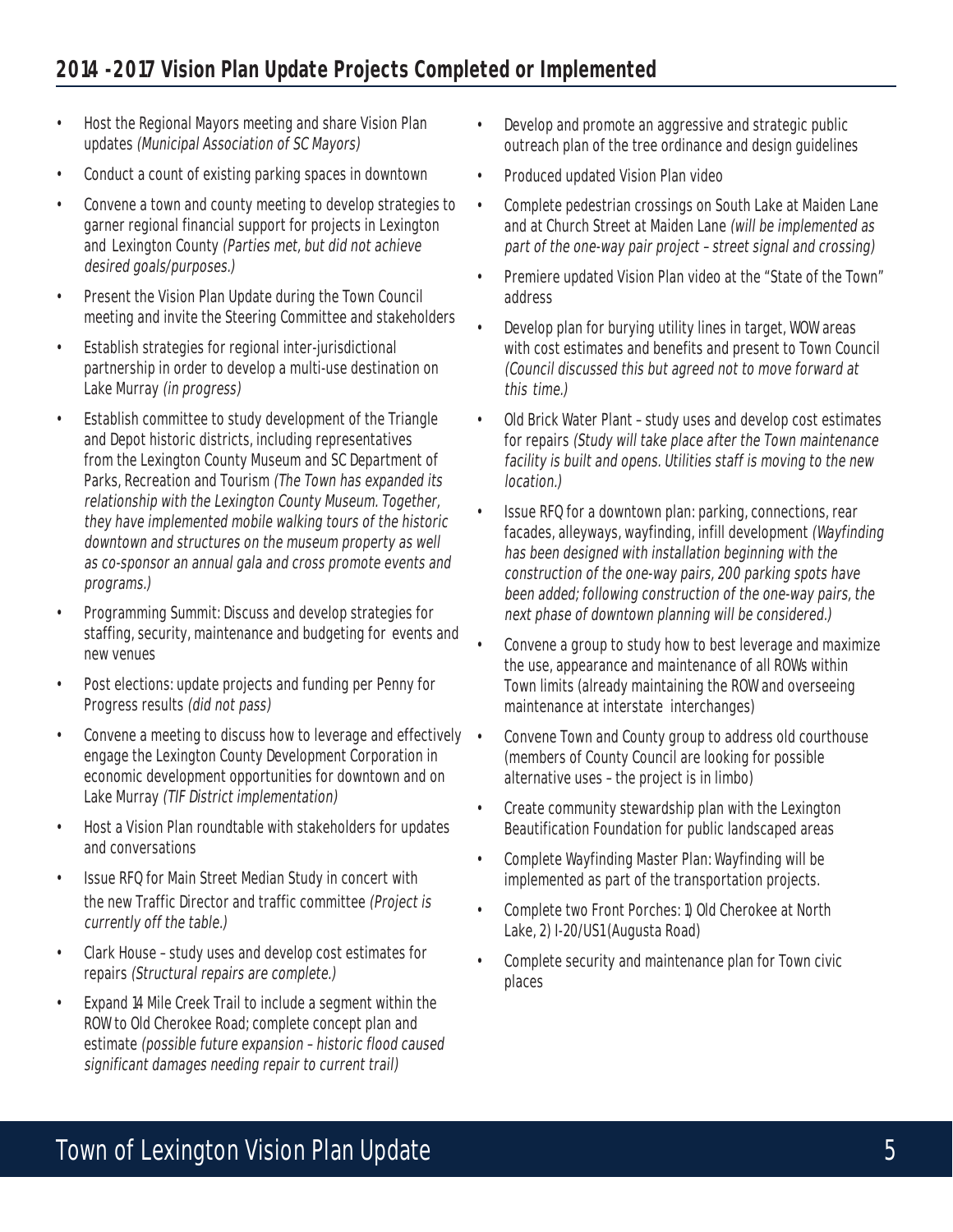# **2017 Vision Plan Update Priorities**

Council and Staff keep the Guiding Principles and Goals set forth in 2012 remain true and viable to continue to guide the Vision Plan. However, with the continuing growth in population and opportunities for businesses and development, the group expanded the principles and goals to better reflect the needs and potential of the Town.

#### **Guiding Principles**

- **Sustain Main Street and downtown as the heart of Lexington** from the Old Mill to Sunset Boulevard, historic Triangle area, the original boundaries of the town and the government center.
- **Sustain Lexington's sense of community**, its most important and endearing quality, which is exemplified through family values, award-winning schools, neighbors helping neighbors, safe, welcoming, natural beauty, unique history and preservation of historic resources, natural resources, and economic prosperity.
- **Enhance Lexington's small town** feel in concert with continued development while respecting and maintaining the rural nature.
- **Strive for intentional, sustainable and authentic development** that enhances Lexington's natural beauty, sense of community, history and opportunities for prosperity.
- **Increase connectivity** by creating places and connections within town that engage people with people and people to places (transportation, communication, civic activities), which is paramount to retaining an authentic small town appeal.
- **Strive for innovation and sustainability** in all developments and programs in order to increase Lexington's prosperity.
- **Require the highest quality design and development** in all projects and developments in order to reflect the spirit of Lexington and the intent and values of the Vision Plan.

#### **New Guiding Principle**

**• Build multi-jurisdictional and regional partnerships in order to continually improve and to sustain the region's quality of life** through preservation of the natural environment, improved infrastructure, accessibility and connectivity, cultural and recreational opportunities, economic development and housing, education and public safety and wellness.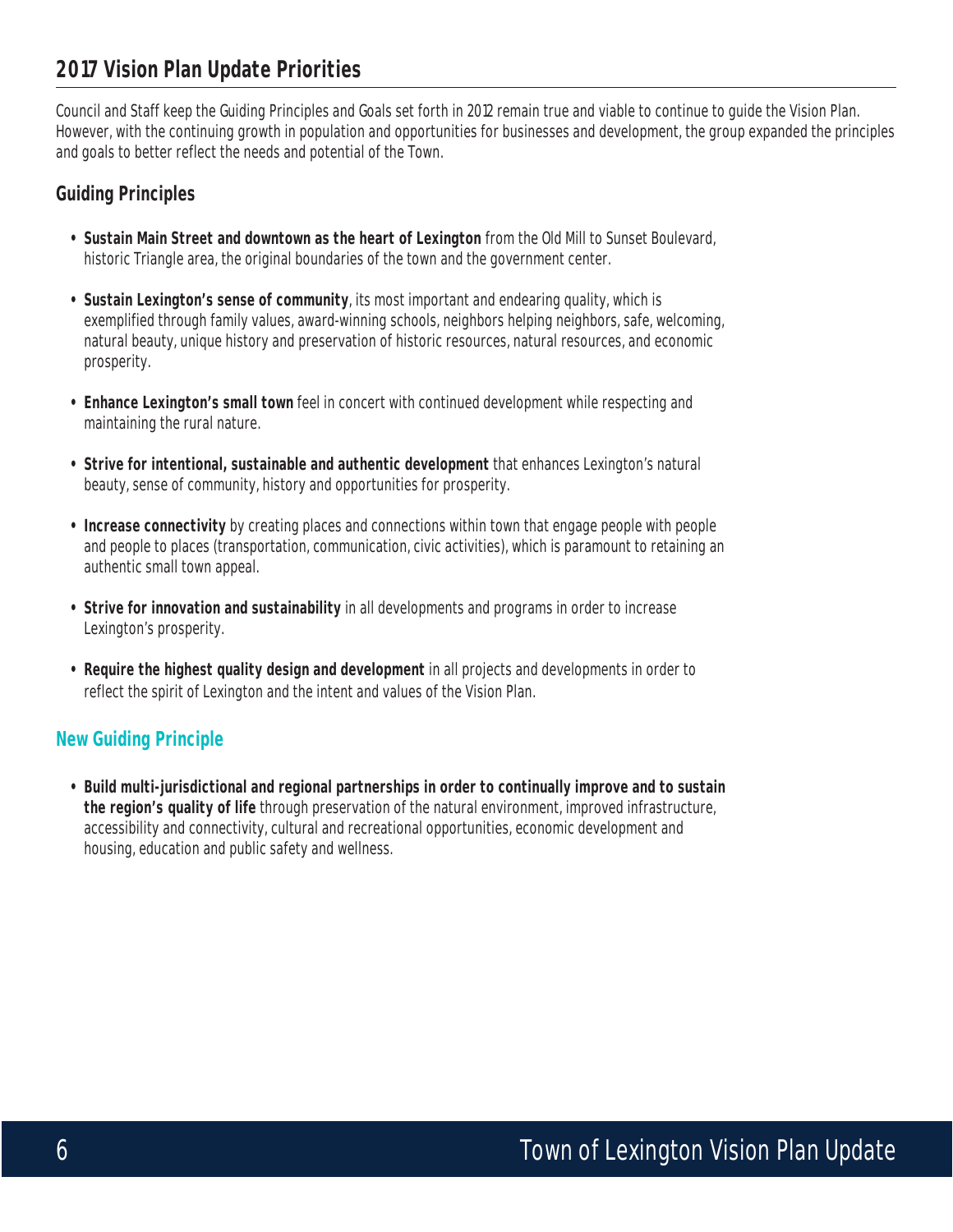### **Goals of the Vision Plan**

#### **Improve Traffic Flow**

Implement transportation strategies that are innovative, progressive, provide options and enhance the quality of life; diminish traffic from being Lexington's story; work in concert with the county.

#### **Create a Vibrant Destination Main Street**

Host regular and diverse events for all ages; recruit local and national businesses and retail shops to invest in Main Street (improve local economy), support free WiFi hot spots throughout town (business establishments and public places); encourage alternate truck routes.

#### **Support and Encourage an Iconic Presence on Lake Murray**

Support a multi-use development for residents and visitors that improves connectivity and access between the town and Lake Murray.

#### **Preserve and Celebrate the Origins of Lexington**

Many feel as if the history of Lexington is slipping away. Work to preserve and celebrate the treasured history of Lexington through signage, tourism opportunities, design standards, community events and local businesses.

#### **Create a Welcoming Atmosphere with Beautiful, Landscaped "Front Porches"**

Design and construct unique and beautiful "front porches" that welcome all to this historic town with landscaping that provides beauty and shad; install signage (I-20 interchanges, in town and throughout the county) that directs people to places in Lexington; work in concert with the county.

#### **Improve Pedestrian and Bike Access and Connectivity**

Create a comprehensive trail system that connects people to venues in town and throughout the region (Lake Murray, Saluda Shoals Park, Three Rivers Greenway, Palmetto trail, etc.); work in concert with the county.

#### **Remain a Charming Small Town in the Face of Exponential Growth**

Adopt planning districts throughout town with appropriate design and development standards that reflect the unique character and use/activity of each district; enforce/encourage authentic efforts that celebrate the spirit of Lexington; connect and enhance what's here.

#### **Provide for the Social and Recreational Needs of Residents**

Meet the needs of all residents, but particularly youth and young professionals, beyond organized sports by encouraging more in-town opportunities for movies, entertainment, food, cultural activities, access to Lake Murray, social and passive recreation, etc.

#### **Respect the Unique Rural Character of Lexington**

Institute rural development standards that are sustainable while encouraging continued economic activity; work in concert with the county.

#### **New Goals**

**Be a Welcoming Home to a Growing International Community** The Town of Lexington is becoming home to a growing international community. The Town welcomes and celebrates this convergence of cultures while maintaining Lexington's unique character through events, inclusive engagement of residents and creating an atmosphere of unity.

#### **Improve the Business Environment**

Welcome and support new businesses and industries in the Town of Lexington by providing a business-friendly process. Institute regular training for staff in working with potential businesses, explore incentives for small, local businesses, improve access to information and work in concert with the Chamber to promote Lexington as a friendly and prosperous place for doing business.

#### **Promote and Build the Economy through the Celebration of Lexington's History**

In concert with the goal of preserving and celebrating the origins of Lexington, establish collaborative relationships to build a unique economy through tourism, special events, and programming. Preserve and then promote in order to draw residents and visitors to downtown to celebrate what is unique and authentic about Lexington. Historical tourism is an untapped resource, yet can be a sustainable economic development driver.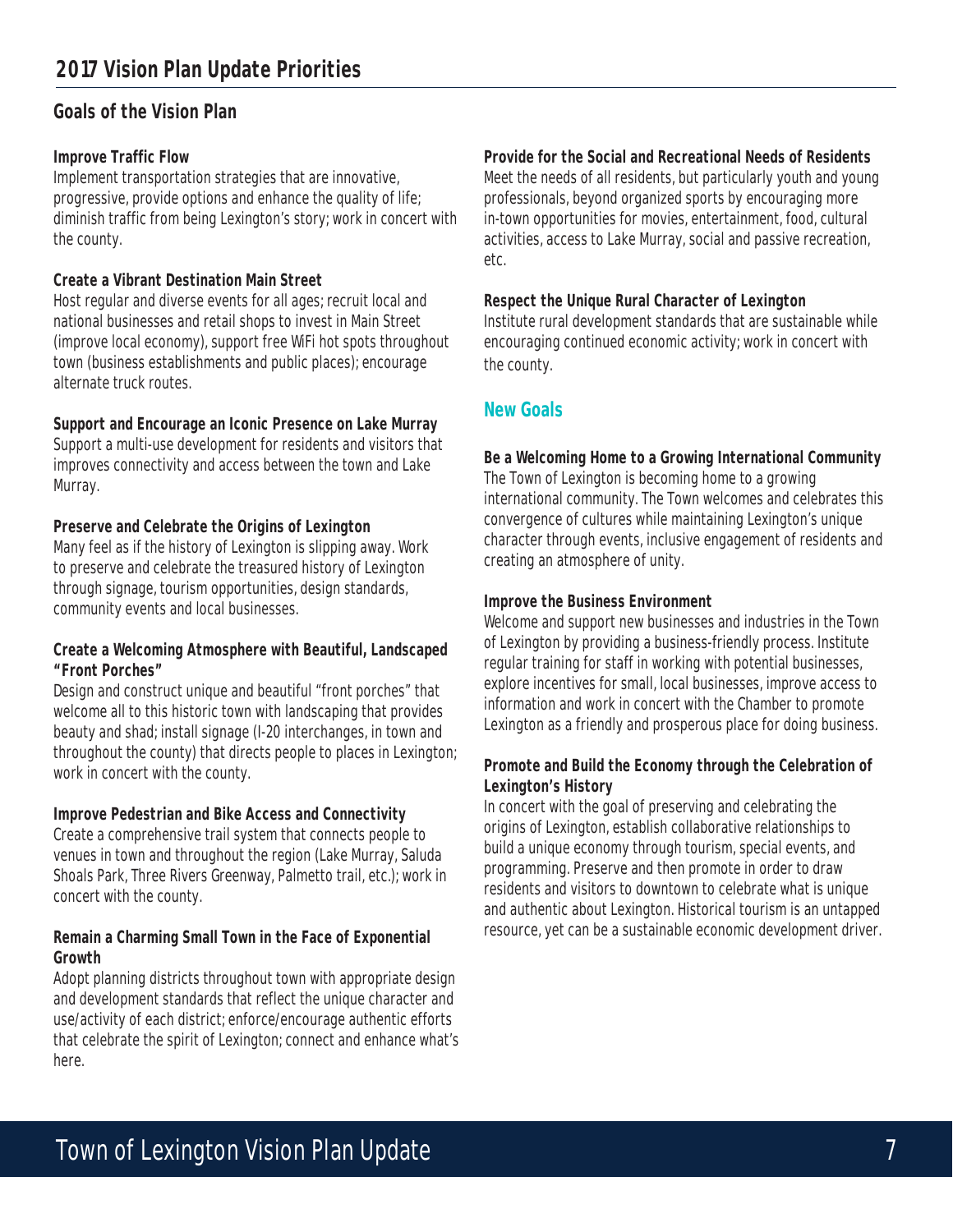# **Vision Plan Implementation Priorities**

Council and staff presented numerous ideas and projects to consider for the Vision Plan update. Each project was discussed relative to need, impact, funding options and staff resources. Randy Edwards presented a detailed matrix for evaluating Lexington Transportation Improvement Plan (LTIP) projects. This was an invaluable tool for council and staff in determining how to prioritize not only transportation projects, but all projects.

#### **Short-term Priorities: One to three years**

#### • **Improve Virginia Hylton Park**

 Create a long-term, visionary master plan for the park that improves ADA accessibility and connectivity, brings all facilities and amenities up to codes, national standards and Lexington park design standards. Work with the Lexington Beautification Foundation to support improvements. Desired improvements and additions include:

- One universal playground that is accessible for all visitors
- Connect to new parking, the Icehouse amphitheater and planned Mill Pond Trail
- Interactive water feature
- Teaching gardens, community gardens, and a children's memorial garden
- Open, green space
- Quiet areas
- Activity space (yoga, wellness, classes)
- Free WiFi

#### • **Redevelop Liverman Hospital**

The Liverman Hospital is a major reinvestment area and critical to the TIF pro forma and value of investments in downtown. Council agreed that the desired future uses are for office, retail or creative spaces that establish new jobs, draws people to downtown, and can serve as a catalyst for continued revitalization of this area. The new road configuration of oneway pairs will impact market interest in this site; therefore, the Town will evaluate the market trends after construction and then intentionally market. In the meantime, staff will obtain an asbestos inspection (two months report to council) in order understand the full extent of existing conditions.

#### • **Install Wayfinding Signage**

The wayfinding signage design is complete with two color scheme options. Staff will ask vendors to provide mock-ups of the schemes. Installation of the signs will begin after the completion of the one-way pairs with downtown installation complete by December 2018, pending SCDOT approvals. Other signs throughout Town will be installed as LTIP projects are implemented.

#### **• Explore Expansion of Palmetto Collegiate Institute Parking**

Additional parking is needed downtown to meet the growing popularity of events at the Palmetto Collegiate Institute, the Icehouse Amphitheater, Lexington Square and businesses on Main Street. Staff will evaluate possible locations, schematics, land values and costs for council review by September 30.

#### **• Implement the Lexington Transportation Improvement Plan (LTIP)**

Randy Edwards presented a detailed matrix for evaluating Lexington Transportation Improvement Plan (LTIP) projects. There was consensus that the matrix is a very comprehensive and objective tool for evaluating and prioritizing transportation projects. The matrix is the first time such a comprehensive list of much-needed improvements has been created. Council commended staff for this work.

The matrix evaluates LTIP projects based on several factors: While the matrix does prioritize projects based on objective data (80%), the market will drive the implementation. Safety, however, is the priority concern for Council, followed by improving traffic flow and securing sustainable revenue sources. The Old Cherokee/378 intersection at Publix is a primary concern for safety.

Staff will run several calculations by giving higher priority to safety and level of service in order to determine the priorities. Staff will present these to Council in a work session with the goal of establishing a prioritized list for kick-starting the LTIP and determining funding options by November 30.

Mayor MacDougall met with Christy Hall, Secretary of SCDOT, and now has her ear and commitment to assign staff to Lexington's projects. Mayor MacDougall will continue to build this relationship in order to advance the LTIP.

The Parker/Gibson/Swartz bypass (an original Vision Plan project) is important but can only be implemented through COATS/SCDOT due to the significant costs. This will require a study to determine need and scope; however, this project is not a priority for Council at this time.

# 8 **8** Town of Lexington Vision Plan Update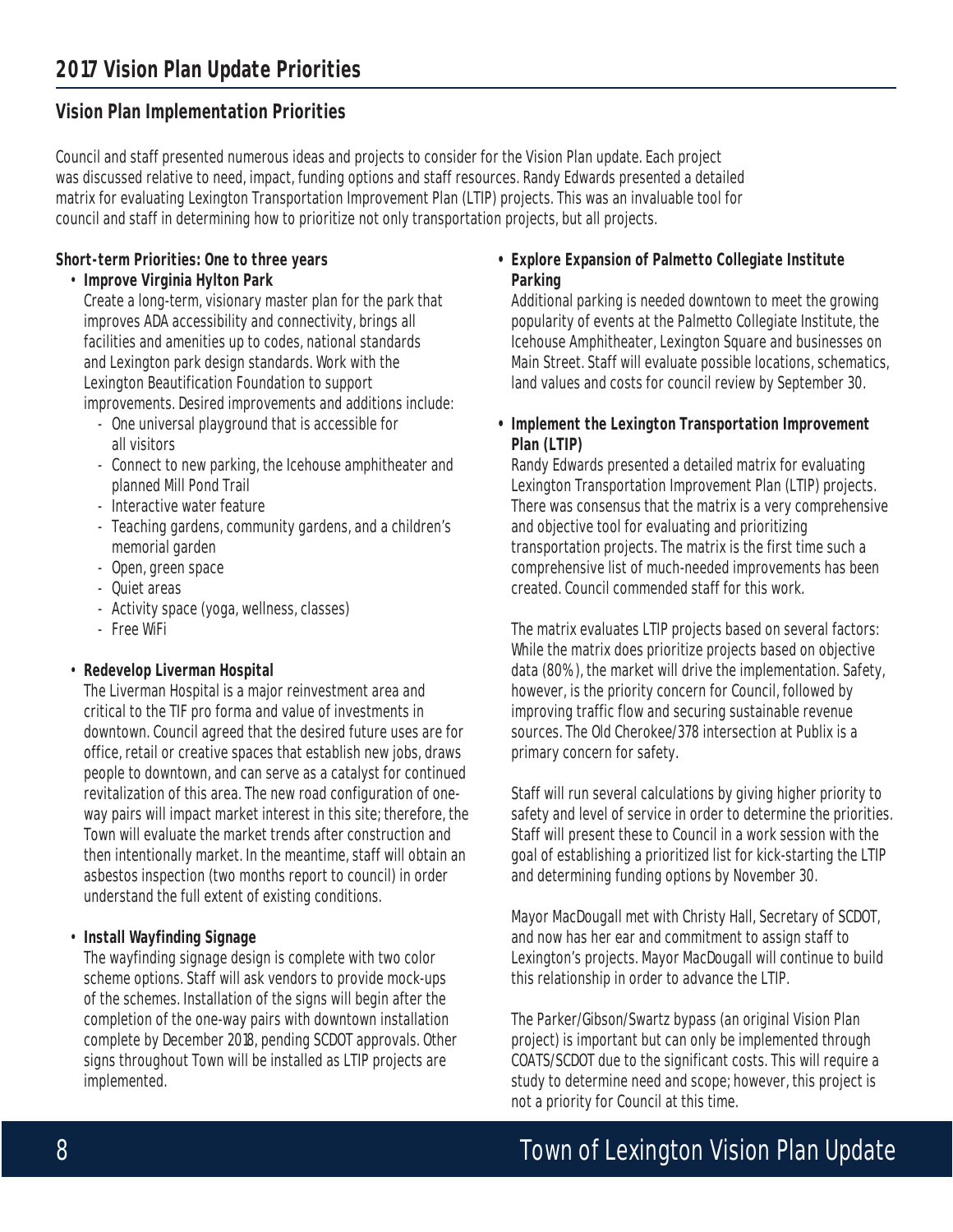#### **Short-term Priorities: One to three years (continued)**

- **Complete the Remaining Front Porches**
	- South Lake (within six months)
	- 378/Main Street: within three years to accommodate possible annexation and new town limits
	- Three years: update the front porch plan
- **Create a New Funding Policy/Plan for LTIP**

In order to implement LTIP projects, the Towns need to explore new funding options, which may include new fees and policies to support these fees and other funding sources. Staff will research options and present a draft policy with potential funding sources to Council by October 2017.

The goals of the new policy are to:

- 1. Create a steady high-value revenue source;
- 2. Reduce dependency on outside revenue; and
- 3. Create a multi-level revenue source.

#### • **Expand the Facade Grant Program**

Boundaries: Areas to consider include Columbia Avenue/West Main Street. John will present the idea to the Architecture Review Board for input and then present results to Council in September 2017.

Signage: Explore small grants for signage as part of the program

• **Continue to strengthen relationships and communications with Lexington County and the SCDOT.** These relationships are critical to the success of implementation of the Vision Plan priorities and can lead to beneficial partnerships, efficiencies in administration, improved leveraging of resources, and access to financial and economic development opportunities.

#### **Tasks to Accomplish by December 31, 2017**

Council directed staff to complete the following tasks in order to lay the ground work for the prioritized projects.

#### **Immediate:**

• Staff will run several versions of the LTIP matrix by giving higher priority to safety and level of service in order to justify the transportation priorities.

#### **September 30, 2017:**

- Present to Council recommendations for Expanding the Facade Grant
- Present to Council recommendations for expansion of Palmetto Collegiate Institute Parking
- Report to Council on asbestos inspection progress for Liverman Hospital.

#### **October 2017:**

• Present to Council draft LTIP funding policy and funding sources

#### **November 30, 2017:**

• Present to Council in a work session LTIP prioritized projects and funding options

#### **December 2017:**

• Install picnic tables at Lexington Paw Park and engage users to fundraise

#### **January 2018:**

- Receive mock-ups of the two wayfinding signage color schemes for Council review
- Create a long-term, visionary master plan for Virginia Hylton Park
- Complete the South Lake/I-20 Front Porch

#### **Additional items**

The following items are important to elevate the quality of life in Lexington as well as support residents and public safety. These are efforts that exist or can be incorporated into current programs within the Town or other community organizations.

- Update the landscaping and tree ordinances
- Expand events at the amphitheater and throughout Town that are representative of the Town of Lexington and are profitable for vendors, organizers and the Town
- Support the Police Department as they deal with expanding routes (annexation) and drug abuse problems within the community: staff, equipment, resources
- Create and promote caring and outreach programs for residents
- Create a Community Wellness Program for all residents, but with a focus on seniors
- Continue the promotion of and storytelling of the Vision Plan

# Town of Lexington Vision Plan Update 9 and 1990 and 1990 and 1990 and 1990 and 1990 and 1990 and 1990 and 1990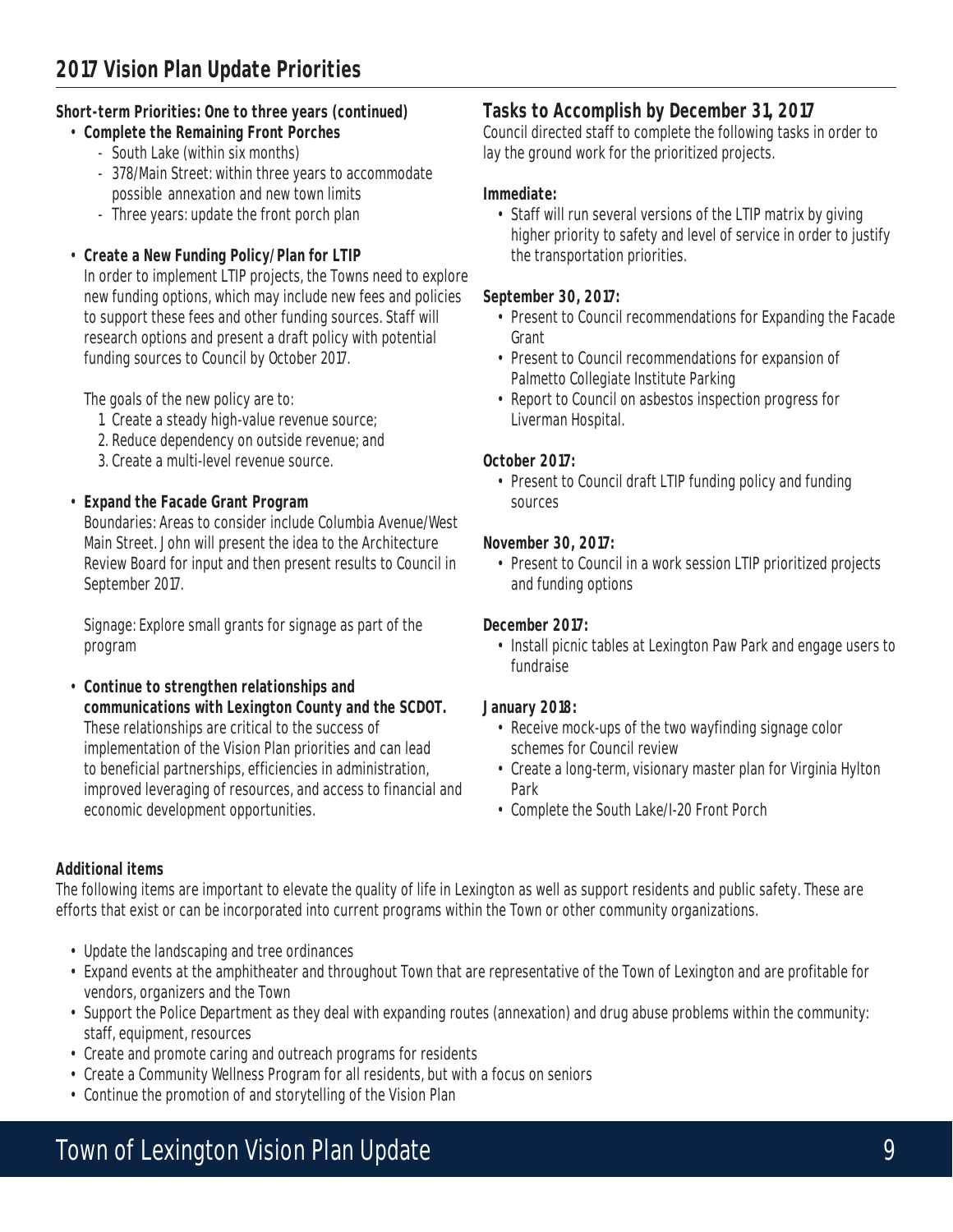# **Long-term Priorities**

The following projects have a longer-term implementation schedule, but planning should begin now. Efforts are underway for many of these projects and should continue.

#### • **Build an additional Paw Park (3-5 years)**

- Consider creating a user group to advise and to facilitate fundraisers
- Consider a reciprocal membership with other paw parks in the region
- **Pursue an Iconic Development on Lake Murray**
	- Continue to work with local and regional stakeholders and Lexington County
	- Work toward beginning implementation within 2-5 years
- **Create a Higher Education Center in Downtown**
	- Create a task force with representation from Midlands Tech, USC, Clemson, Lexington High Schools, Lexington County, the Chamber and other stakeholders to explore the need, opportunities and feasibility (July 2018)
- **Complete the Old Mill Trail**
	- Continue work with funding agencies and property owners to complete the trail (ongoing)
	- Complete connections to with Virginia Hylton Park, downtown sidewalks, the amphitheater, and the water plant (3-5 years)
- **Implement a Regional Multi-use Path Network**
	- Take the lead in working with the Central Midlands Council of Governments, the River Alliance, SCANA, and adjacent municipalities to plan, design and implement the network. (1-3 years)
	- Construct paths that begin connecting amenities within the Town of Lexington to the regional network (3-5 years)
- **Extend 14 Mile Creek Trail**
	- Develop a plan that connects the trailhead to a possible park on town owned property at Old Cherokee and SC-6, creates small parks along the path, and includes flood management facilities
	- Create education and public awareness resources of the unique history of the area: flora, fauna, agricultural
	- Improve accessibility to and along the trail: ADA, signage, parking, amenities
- **Develop a comprehensive history program with the Lexington County Museum, the**
- **Chamber of Commerce and other organizations (2-3 years)**
	- The program will promote tourism, economic development and entrepreneurial opportunities, local awareness, and celebrate Lexington's unique history.
	- Create a task force to study and make recommendations for implementation. (12-18 months)
	- Create a Town map (hard copy, app) that promotes historic resources, parks, trails, tourism, and local businesses (possible partnership opportunities)
- **Build and manage a skateboard park, possibly in partnership with Lexington County**